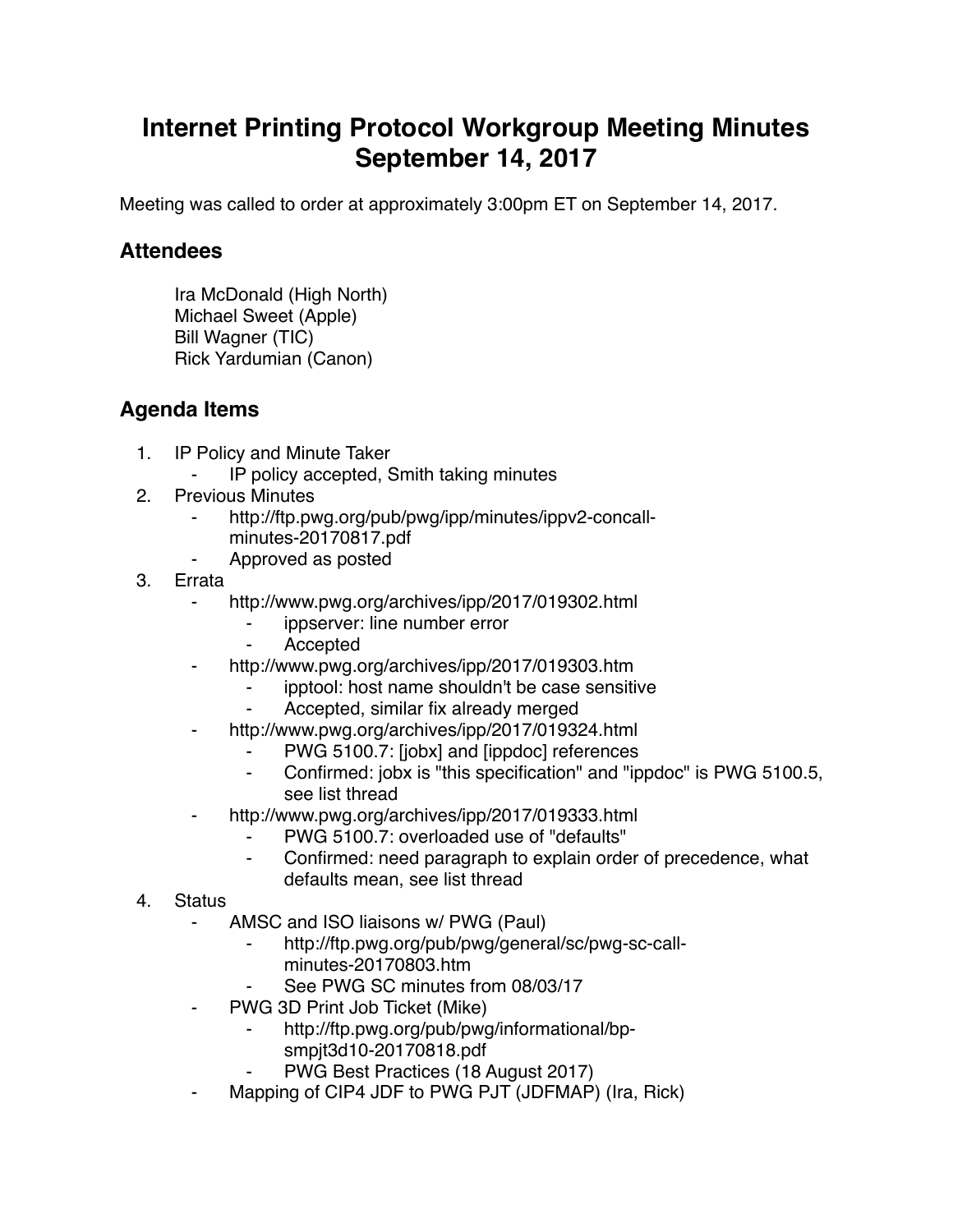- ⁃ http://ftp.pwg.org/pub/pwg/informational/bp
	- smjdfmap10-20170828.pdf
- PWG Best Practices (28 August 2017)
- Get-User-Printer-Attributes (Smith)
	- ⁃ http://ftp.pwg.org/pub/pwg/ipp/whitepaper/tb-userop-20170801 rev.pdf
	- ⁃ IPP WG adopted for registration track
	- Schedule TBD
- ⁃ IPP Presets whitepaper (Smith)
	- ⁃ https://ftp.pwg.org/pub/pwg/ipp/wd/tb-ipp-preset-20170912-rev.pdf
	- ⁃ IPP WG adopted for registration track
	- ⁃ Schedule TBD
- **IPP HTTP Authentication whitepaper (Smith)** 
	- http://ftp.pwg.org/pub/pwg/ipp/whitepaper/tb-ippauth-20170803.pdf
	- ⁃ PWG F2F review on 08/10/17
	- Schedule TBD
- 5. "job-password" and "job-save-disposition" (Smith)
	- http://www.pwg.org/archives/ipp/2017/019238.html
	- ⁃ Discussed at IPP WG on 06/29/17 and mailing list through 08/17/17
	- ⁃ Schedule awaiting further input from Smith, Mike, Ira
	- Need a new save[-document]-password operation attribute to do PDF encryption, but PDF encryption isn't particularly strong/secure
		- What is the use case/requirement?
		- ⁃ Saving/transporting an encrypted document to protect it not at all like job-password (PIN printing released at console without encryption)
	- Also associated with IPP authentication user identity might be used to obtain encryption keys/context
	- ⁃ TLS provides protection in transit, self-encrypting drives/encrypted filesystems provide some protection at rest, but we need something on top of that...
	- Solution might be outside IPP, e.g., encrypted document archive where Client/User provides decryption keys to recipient out-of-band from IPP, IPP printer just advertises support for the encrypted archive format
- 6. Review of IPP System Service (Ira/Mike)
	- http://ftp.pwg.org/pub/pwg/ipp/wd/wd-ippsystem10-20170910-rev.pdf
	- ⁃ Prototype draft PWG F2F review on 08/09/17 completed
	- Schedule prototype in "ippserver" Stable draft in Q4 2017
	- ⁃ Deferred until Sept 28th meeting

## **Next Steps / Open Actions**

- Next IPP WG conference calls on Thursday, September 28 and October 12, 2017 from 3:00-4:30pm ET
- Review white paper template
- Action: Ira. Mike, and Paul to check and fix the IEEE organizations listed in the